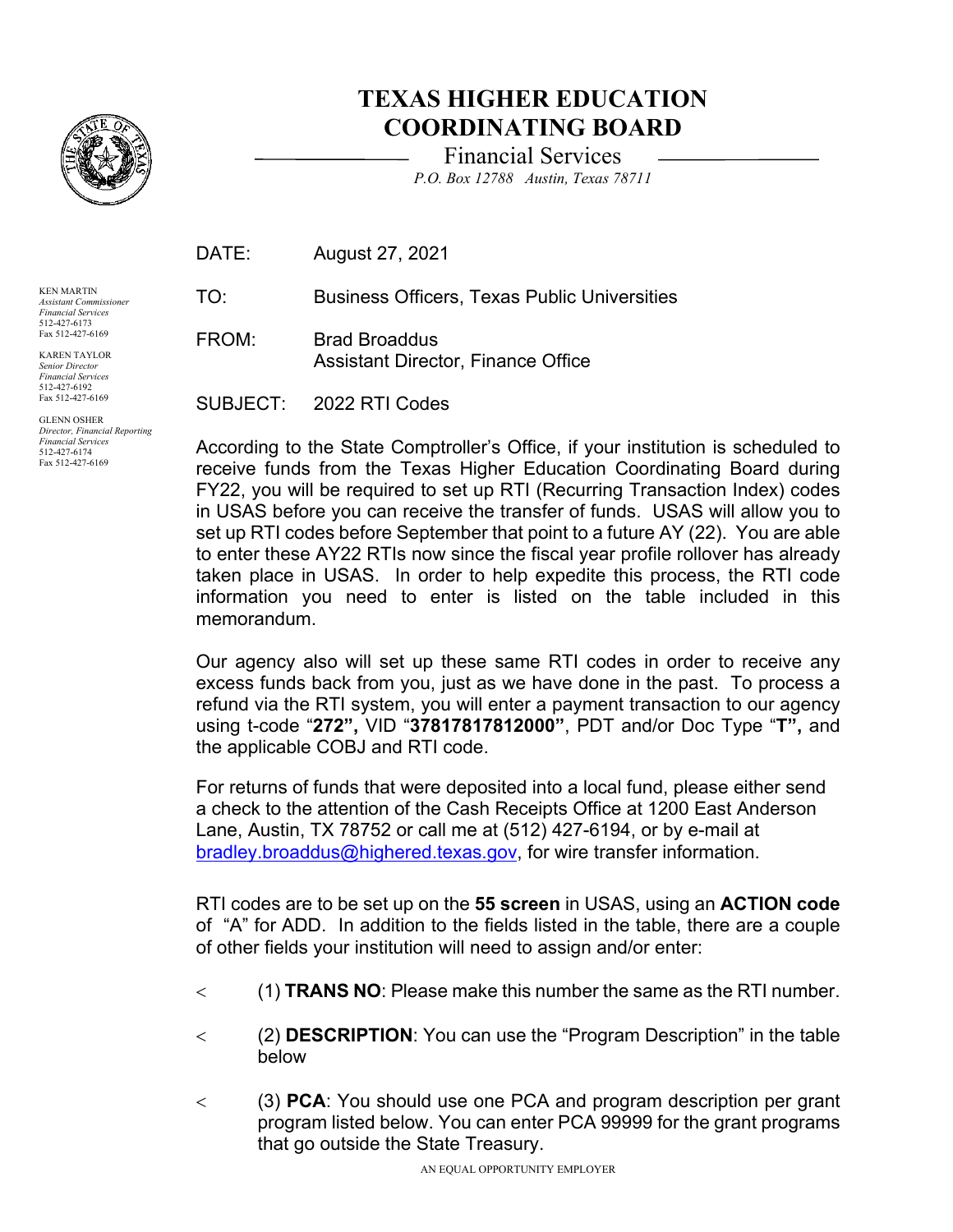< (4) **EFFECTIVE START DATE:** You should use 9/1/21 as the effective start date for each RTI.

 and PCA for your agency that have been set up in USAS. Funding for the programs listed below will not be distributed to every university. On the RTI screen (55), you will only be able to enter a valid appropriation

 100% of whatever is processed will show automatically. **Please do not**  USAS has problems processing transactions where schools have entered amounts onto the 55 screen. If you leave the amount field blank, the default of **change this**. This allows us to send you supplemental grants without having to ask you to do something else, and it also prevents you from having to make unnecessary corrections in USAS.

 We intend to enter some FY22 RTI vouchers in USAS during August with a September 1 effective date so that we can transfer funds to you as soon as them each day until they process. USAS becomes operational for the new year. Therefore, if your school's RTI codes are set up correctly on September 1, you will receive your funds on the first day USAS processes FY22 transactions. Any transactions involving RTIs that have not been set up by September will error off and we will re-release

Should you have any problems or questions, please contact me at (512) 4276194, or by e-mail at [bradley.broaddus@highered.texas.gov.](mailto:bradley.broaddus@highered.texas.gov)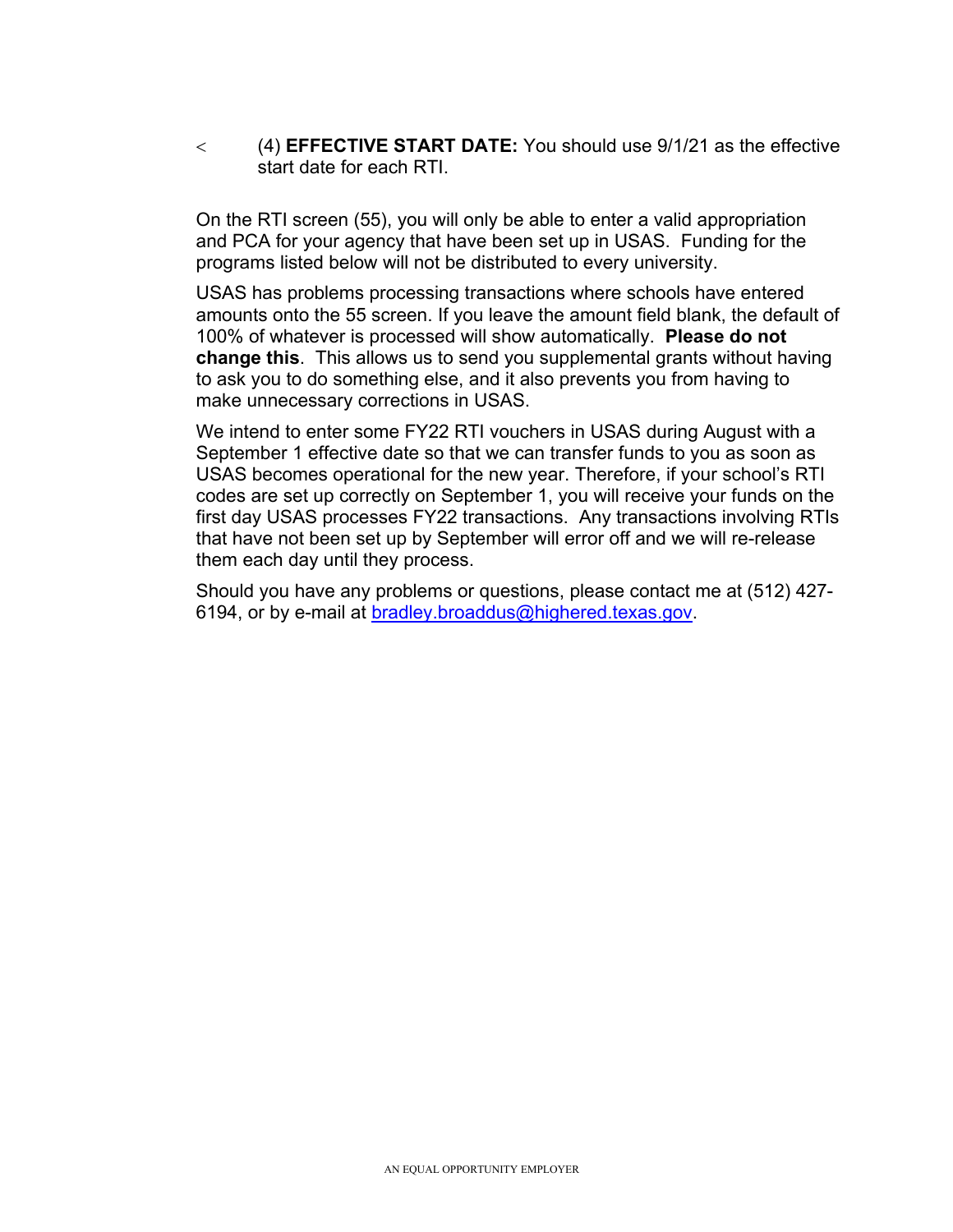| <b>RTI</b> | <b>Program Description</b>                               | $T -$<br>Code | Cobj          | <b>PDT</b> | AY | Appn  | <b>PCA</b> | Fun<br>d | <b>SubFd</b> |
|------------|----------------------------------------------------------|---------------|---------------|------------|----|-------|------------|----------|--------------|
| 240001     | <b>Family Practice</b><br>Residency                      | 279           | $\star$       | Τ          | 22 | 99999 | 99999      | 7999     | 1100         |
| 240002     | Family Practice-Rural &<br><b>Pub Health Rotation</b>    | 279           | *             | Τ          | 22 | 99999 | 99999      | 7999     | 1100         |
| 240003     | <b>Minority Health Research</b>                          | 279           | *             | Τ          | 22 | 99999 | 99999      | 7999     | 1100         |
| 240004     | <b>Nursing &amp; Allied Health</b>                       | 279           | $\star$       | Τ          | 22 | 99999 | 99999      | 7999     | 1100         |
| 240008     | <b>Joint Admission Medical</b><br>Program                | 279           | *             | Τ          | 22 | 99999 | 99999      | 7999     | 1100         |
| 240009     | <b>Professional Nursing</b><br><b>Shortage Reduction</b> | 273           | *             | Τ          | 22 | 26402 | *****      | 0001     | 1100         |
| 240013     | College Work Study<br>Program                            | 273           | $\star$       | Τ          | 22 | 26402 | *****      | 0001     | 1100         |
| 240014     | <b>Work Study Mentorship</b><br>Program                  | 279           | *             | Τ          | 22 | 99999 | 99999      | 7999     | 1100         |
| 240015     | Perkins Formula                                          | 279           | *             | Τ          | 22 | 99999 | 99999      | 7999     | 1100         |
| 240016     | <b>TEXAS Grants</b>                                      | 279           | $\star$       | Τ          | 22 | 99999 | 99999      | 7999     | 1100         |
| 240017     | Perkins Leadership                                       | 279           | $\star$       | Τ          | 22 | 99999 | 99999      | 7999     | 1100         |
| 240019     | <b>Texas Research Incentive</b><br>Program               | 279           | *             | Τ          | 22 | 99999 | 99999      | 7999     | 1100         |
| 240022     | <b>Developmental Education</b><br>Program                | 273           | $\star$       | T          | 22 | 26402 | *****      | 0001     | 1100         |
| 240030     | <b>Student Success</b>                                   | 279           | $\star$       | Τ          | 22 | 99999 | 99999      | 7999     | 1100         |
| 240032     | Ashworth Scholarship<br>Program                          | 279           | $\star$       | Τ          | 22 | 99999 | 99999      | 7999     | 1100         |
| 240067     | <b>Emergency and Trauma</b><br>Care                      | 279           | $\pmb{\star}$ | Τ          | 22 | 99999 | 99999      | 7999     | 1100         |
| 240068     | <b>Advise TX</b>                                         | 273           | $^\star$      | Т          | 22 | 26402 | *****      | 0001     | 1100         |
| 240069     | <b>Autism-Parent Directed</b><br>Treatment               | 273           | $\star$       | T          | 22 | 26402 | *****      | 0001     | 1100         |
| 240070     | Autism-Bd Cert<br><b>Behavioral Analyst</b>              | 273           | $\star$       | Τ          | 22 | 26402 | *****      | 0001     | 1100         |
| 240071     | Autism-Research,<br>Develop & Evaluation                 | 273           | $\star$       | Τ          | 22 | 26402 | *****      | 0001     | 1100         |
| 240072     | <b>TEOG Public State/Tech</b><br>Colleges                | 279           | $\star$       | Τ          | 22 | 99999 | 99999      | 7999     | 1100         |
| 240076     | <b>GME Unfilled Positions</b>                            | 273           | $\star$       | Τ          | 22 | 26402 | *****      | 0001     | 1100         |
| 240077     | <b>GME New/Expanded</b><br>Programs                      | 273           | $\star$       | Τ          | 22 | 26402 | *****      | 0001     | 1100         |
| 240078     | <b>GME Expansion SB 18</b>                               | 273           | $\star$       | Τ          | 22 | 26402 | *****      | 0001     | 1100         |
| 240079     | <b>GME Planning Grants</b>                               | 273           | $\star$       | Τ          | 22 | 26402 | *****      | 0001     | 1100         |
| 240080     | <b>Educational Aide Program</b>                          | 273           | $\star$       | Τ          | 22 | 26402 | *****      | 0001     | 1100         |
| 240082     | <b>Bilingual Education</b><br>Program                    | 273           | $\star$       | Τ          | 22 | 26402 | *****      | 0001     | 1100         |
| 240091     | <b>Texas Works</b>                                       | 279           | $^\star$      | Τ          | 22 | 99999 | 99999      | 7999     | 1100         |